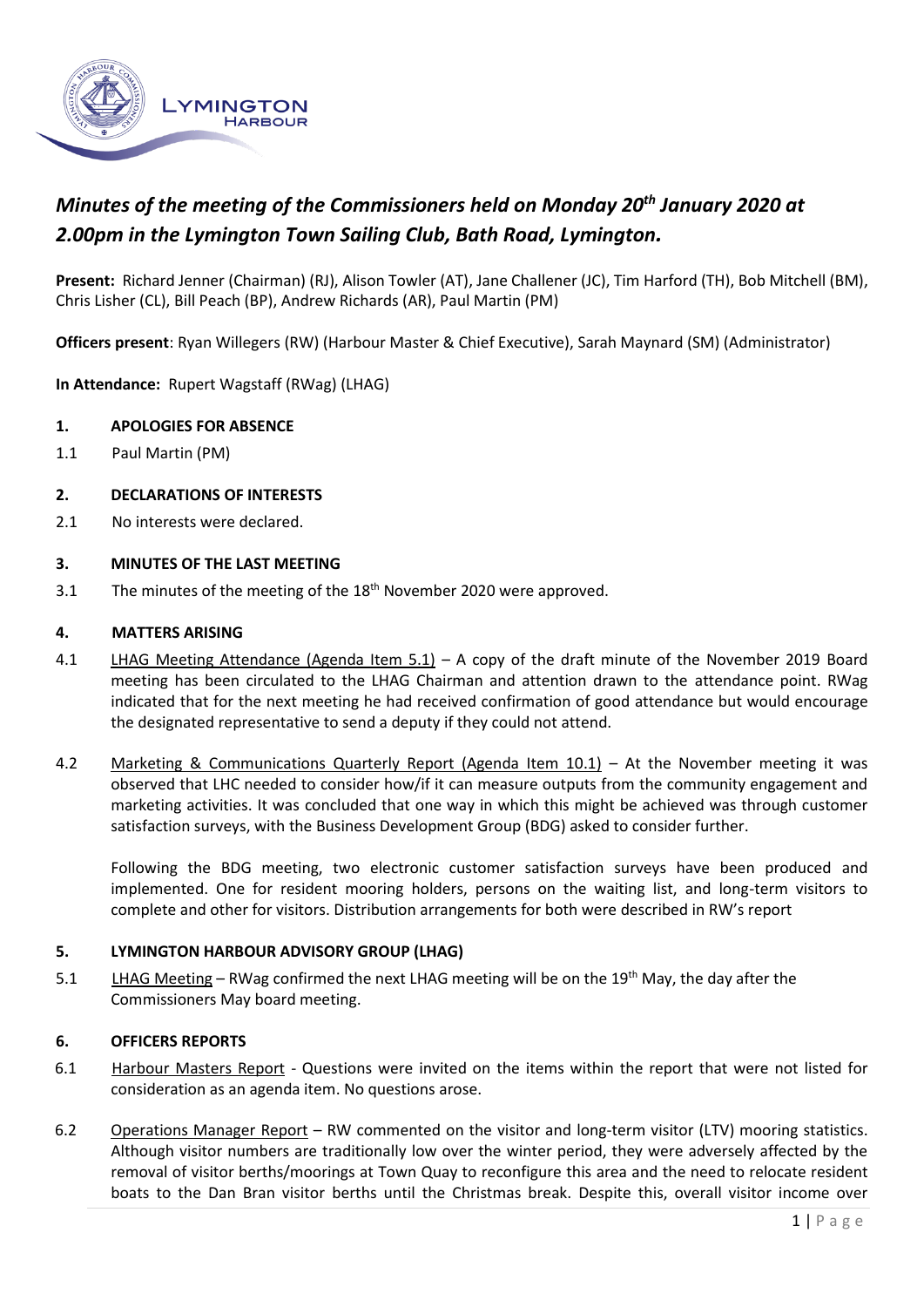November and December remained identical to 2018, helped by visitors to the Dan Bran pontoon over the Christmas period. Long Term Visitor (LTV) allocations were also down for the same reason. The winter dredging programme had been concluded, subject to survey. Questions were invited on the Operations Manager report. No questions arose.

6.3 Treasurer's Report – RW commented on the visitor and LTV mooring income. Although visitor income was have adversely impacted due to the restricted berth availability mentioned in 6.2 above, overall visitor income was in line with 2018. LTV income was down by 41% in November (£1.4k) and 27.5% in December (£1.1k), again due to the restricted berth availability.

RW asked if there were any questions on the report which also commented on the principle variances in the Income and Expenditure report. CL noted the YTD overspend on dredging. RW explained that this was due to timings and that year end he was expecting a saving.

# **7. SAFETY & PORT MARINE SAFETY CODE (PMSC)**

- 7.1 Emergency Exercise RW reported that on the  $4^{th}$  December 2019, a joint desk top exercise was conducted to test the LHC and Wightlink emergency plans. The incident scenario was a W Class ferry running aground in thick fog. Matters considered included initial mobilisation actions, ongoing incident management (including harbour closure), communications (including with emergency services), pollution risk, passenger welfare, hazardous goods, media attention & management, business continuity and finance/insurance implications.
- 7.2 Town Quay Risk Assessments AT asked if LHC would be undertaking navigation trials to familiarise with manoeuvring around the new layout. RW confirmed that comprehensive risk assessments (RA) had been undertaken as part of the project development including consideration of navigation within each area and assessment of tidal flows. There will be a period of practical familiarisation once the pontoons and finger berths are fully installed. The RA will be reviewed at the Safety Committee meeting on the 31<sup>st</sup> January to include a review of the provision of safety ladders and life rings.

### **8. TOWN QUAY PROJECT**

- 8.1 NFDC Public Consultation on New Washrooms/Quay Improvements The Commissioners noted the update provided in RW's report on the further public consultation on proposals to improve the washrooms and the surrounding area at Town Quay. After taking account of the feedback on the recent public presentations and exhibition, NFDC will finalise the design with a view to submitting an application for planning consent by March.
- 8.2 Pontoon & Moorings Work The Commissioners noted the update provided in RW's report. RW reported that the piling barge returned to site on the 16<sup>th</sup> January but was unable to commence works until the following day due to strong winds. Piling works were expected to be completed on Tuesday 21<sup>st</sup> January and Walcon works are still expected to be completed by the 31<sup>st</sup> January.
- 8.3 Electricity and Water Installation The Commissioners noted the update provided in RW's report. Sureline Electrical will commence work to install power/water infrastructure on the pontoon until the 22<sup>nd</sup> or 23<sup>rd</sup> January (weather permitting). Cabling and commissioning works are expected to take 3 weeks.
- 8.4 Town Quay Opening Ceremony The Commissioners noted the update provided in RW's report. A date of the 3<sup>rd</sup> April 2020 (pm) has been set. The Lymington Town Mayor (Anne Corbridge) and British yachting journalist, author and broadcaster Tom Cunliffe have agreed to 'open' the new pontoon. A discussion will be held immediately after the meeting about the scope of the opening arrangements.

# **9. BUSINESS DEVELOPMENT/COMMUNITY BENEFIT**

9.1 Marketing & Communications Report – The Commissioners noted the Q4 (2019) report including changes to the number of subscribers/followers to LHC's newsletters and social media platforms which increased by the following percentages:- Newsletters (+16%), Visitor Newsletters (+155%), LNTM (+10%), Instagram (+35%), Twitter (+25%) and Facebook (+102%). The navigation video posted on You Tube received 1,151 views in 2019.